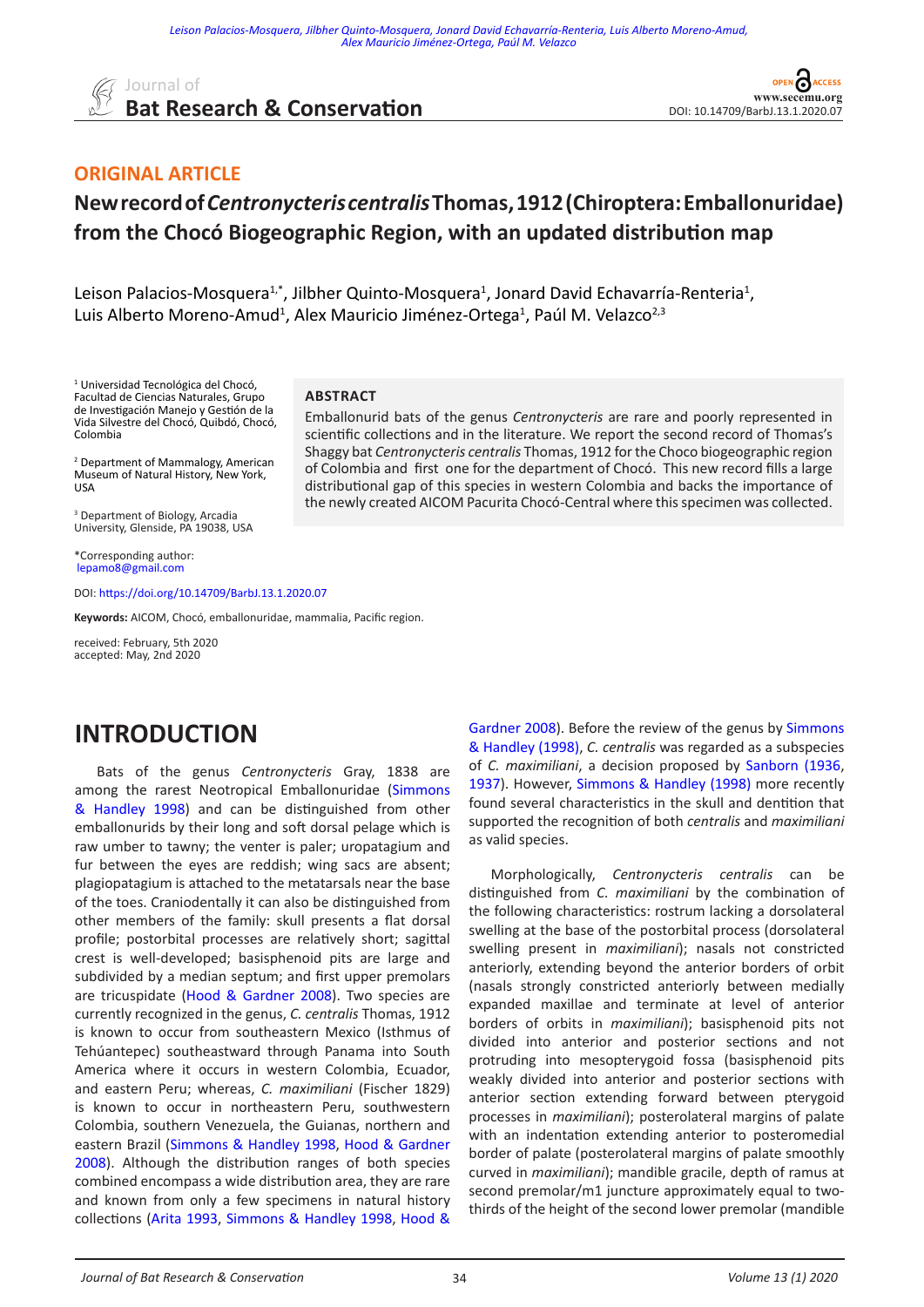#### *[New record of Centronycteris centralis Thomas, 1912 \(Chiroptera: Emballonuridae\) from the Chocó Biogeographic Region,](https://doi.org/10.14709/BarbJ.13.1.2020.07)  [with an updated distribution map](https://doi.org/10.14709/BarbJ.13.1.2020.07)*

<span id="page-1-0"></span>robust, depth of ramus at second premolar/ $m<sup>1</sup>$  juncture approximately equal to height of the second lower premolar in *maximiliani*); gap present between m<sup>3</sup> and anterior border of ascending ramus of coronoid process, ascending ramus rises at steep angle from body of mandible (gap absent, ascending ramus of coronoid process rises in gentle curve from immediately behind m<sup>3</sup> in *maximiliani*); and maximum crown length of the first upper premolar greater than one-fourth that of the second upper premolar (first upper premolar small, maximum crown length less than one-fourth that the second upper premolar in *maximiliani*) ([Simmons & Handley 1998](#page-3-0), [Hood & Gardner 2008](#page-3-0)).

In Colombia, *Centronycteris centralis* is known from several localities, but only one in the Pacific region (Valle del Cauca - Río Anchicayá); ([Simmons & Handley 1998](#page-3-0), [Castaño](#page-3-0) [& Corrales 2007](#page-3-0), [Rodríguez-Posada 2016\)](#page-3-0). Herein we report the second locality of *Centronycteris centralis* for the Pacific region of Colombia and the first for the department of Chocó, while providing an updated distribution map for the species.

## **MATERIALS AND METHODS**

The samplings were performed at the Municipality of Quibdo, Department of Chocó (Colombia) during the project "Diversity of insectivorous bats in the rainforest of Chocó Biogeographic". We used mist-nets of 6 and 12 meters at different forest heights with a total sampling effort of 160,928 hour.meter.net. The habitat at the site of capture is predominately a primary tropical rainforest without anthropic intervention, characterized by the following species: *Brosimum utile*, *Calophyllum auratum*, *Cecropia insignis*, *Cecropia virgusa*, *Chrysochlamys floribunda*, *Chrysochlamys dependens*, *Couma macrocarpa*, *Eschweilera sclerophylla*, *Oenocarpus bataua*, *Pentaclethra macroloba*, *Phragmotheca siderosa*, *Protium apiculatum*, *Pterocarpus officinalis*, *Vochysia ferruginea*, and several species of *Inga*, *Jacaranda*, *Pseudolmedia*, and *Vismia* ([Quinto-Mosquera](#page-3-0) [et al. 2016\)](#page-3-0). Representatives of each captured bat species were sacrificed following the guidelines of the American Society of Mammalogists for the use of wild mammals in research ([Sikes & the Animal Care and Use Committee of the](#page-3-0) [American Society of Mammalogists 2016](#page-3-0)). We identified the specimens with the help of the following literature: [Simmons](#page-3-0) [& Handley \(1998\)](#page-3-0), [Hood & Gardner \(2008\)](#page-3-0) and [Reid \(2009\)](#page-3-0).

#### **RESULTS**

During the entire duration of the project, 41 insectivorous bats were collected. Amongst them, an adult male specimen of *Centronycteris centralis* was collected on May 12, 2010 one meter from the ground in one of our sampling sites named Pacurita (5º40'04"N, 76º34'12"W; 113 m). On the night of the capture the temperature was 26.6ºC and the relative humidity 99%. The specimen was prepared as a study skin accompanied with a clean skull and was deposited in the Colección Mastozoológica del Chocó, Universidad Tecnológica del Chocó (CMCH) under catalogue number CMCH 987 (Fig. 1). Other bat species collected at the same locality were: *Saccopteryx bilineata* (Temminck, 1838); *Artibeus lituratus* (Olfers, 1818); *Artibeus* 



**Fig. 1 -** Dorsal view of the skull (A), left lateral view of the mandible (B), and dorsal view of the study skin of *Centronycteris centralis*  (CMCH 987; adult male). Scale bar = 5 mm.



**Fig. 2** - Geographic distribution of Centronycteris centralis showing all known collecting localities. The type locality is represented by a star and the new record from the Chocó by a triangle. Names and geographic coordinates of numbered localities are provided in the Supplementary Material.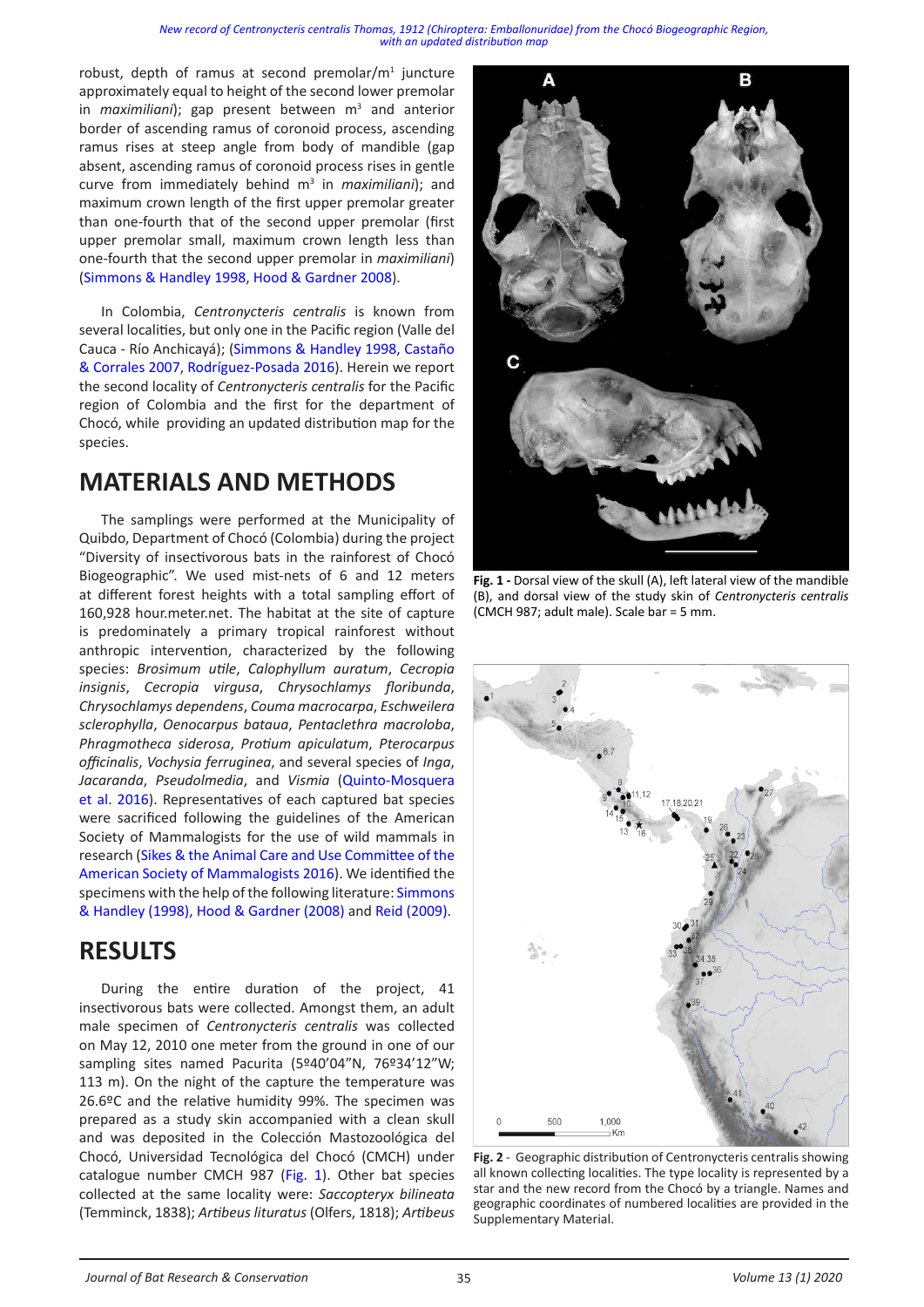*[Leison Palacios-Mosquera, Jilbher Quinto-Mosquera, Jonard David Echavarría-Renteria, Luis Alberto Moreno-Amud,](https://doi.org/10.14709/BarbJ.13.1.2020.07)  [Alex Mauricio Jiménez-Ortega, Paúl M. Velazco](https://doi.org/10.14709/BarbJ.13.1.2020.07)* 

**Table 1 -** External and craniodental measurements of *Centronycteris centralis*. **<sup>a</sup>** Measurements from [Simmons & Handley \(1998\)](#page-3-0). **b** Measurements from [Simmons & Handley \(1998\)](#page-3-0), [Hice & Solari \(2002\)](#page-3-0), [Woodman \(2003\)](#page-3-0), [Castaño & Corrales \(2007\)](#page-3-0) and [Rodríguez-](#page-3-0)[Posada \(2016\)](#page-3-0).

|                           | Centronycteris centralis  |                 |                             |
|---------------------------|---------------------------|-----------------|-----------------------------|
|                           | <b>Males</b> <sup>a</sup> | CMCH987 $\beta$ | <b>Females</b> <sup>b</sup> |
| Weight                    | $(4.0 - 5.0)$ 3           | 4.5             | $(5.0 - 7.0)$ 6             |
| Total length              | $(60.0 - 78.0)$ 7         | 73.0            | $(66.0 - 93.0)9$            |
| Tail length               | $(18.0 - 32.0)$ 6         | 17.0            | $(17.0 - 40.0)$ 9           |
| Hindfoot length           | $(7.0 - 8.5)$ 8           | 5.8             | $(7.0 - 9.0)$ 13            |
| Ear length                | $(15.0 - 18.0)$ 5         | 13.2            | $(11.0 - 21.0)$ 4           |
| Forearm length            | (42.0–49.0) 7             | 41.4            | $(42.9 - 51.0)$ 17          |
| Condylocanine length      | $(13.4 - 14.4)$ 3         | 13.6            | $(13.5 - 15.7)$ 11          |
| Basisphenoid pit length   | $(1.8 - 2.0)$ 5           | 2.0             | $(1.8 - 2.2)$ 10            |
| Interorbital length       | $(2.9 - 3.4)$ 5           | 3.7             | $(2.9 - 3.5)$ 10            |
| Lacrimal breadth          | $(6.3 - 6.8)$ 5           | 5.8             | $(6.0 - 7.1)$ 7             |
| Zygomatic breadth         | $(9.1 - 9.7)$ 3           | 8.6             | $(8.7 - 10.2)$ 12           |
| Mastoid breadth           | $(7.4 - 7.8)$ 3           | 7.3             | $(7.3 - 8.0)$ 6             |
| Maxillary toothrow length | $(5.7 - 6.6)$ 6           | 6.1             | $(5.7 - 7.1)$ 12            |
| Breadth across molars     | $(6.5 - 7.6)$ 6           | 6.7             | $(6.5 - 7.5)$ 12            |
| Lower molar row length    | $(3.8 - 4.3)$ 5           | 3.9             | $(3.6 - 4.4)$ 12            |

*rosenbergi* (Thomas, 1897); *Artibeus phaeotis* (Miller, 1902); *Carollia brevicauda* (Schinz, 1821); *Carollia castanea* Allen, 1890; *Carollia perspicillata* (Linnaeus, 1758); *Choeroniscus periosus* Handley 1966; *Lonchophylla robusta* Miller, 1912; *Rhinophylla alethina* Handley, 1966; *Vampyressa thyone* Thomas, 1909; and *Vampyriscus nymphaea* (Thomas, 1909).

Our specimen (CMCH 987) despite being slightly damaged, with parts of the left zygomatic arch and coronoid process broken, exhibits all the diagnostic characteristics of the species. The external and craniodental measurements of our specimen fall within the range of size variation previously documented for the species (Table 1). The localities where *C. centralis* has been recorded throughout its distribution are listed in the Appendix and mapped in Fig. 2.

#### **DISCUSSION**

Despite their wide distributional range, both species of Centronycteris are known only by a few records ([Simmons](#page-3-0) [& Handley 1998](#page-3-0), [Rodríguez-Posada 2016](#page-3-0)). Because of this, all aspects of their natural history are also poorly known. In Colombia, *C. centralis* has been reported for the Pacific and Caribbean regions, as well as in valleys between the Central and Oriental Cordilleras [\(Fig. 2](#page-1-0)). Several records of the species have been reported for the Pacific region in Ecuador, but only one has been reported for this region in Colombia (Supplementary Material and [Fig. 2](#page-1-0)). Our record fills a distributional gap in the Pacific region between the Valle del Cauca [\(Fig. 2](#page-1-0) [29]) and the Darién ([Fig. 2](#page-1-0) [19]) records. The closest previous report to our record ([Fig. 2](#page-1-0) [25]) is the record from El Carmen de Viboral in the department of Antioquia ([Fig. 2](#page-1-0) [22]; 155 km). The other record from the Pacific region of Colombia, Río Anchicayá in the department of Valle del Cauca, is 231 km away from our Chocó record [\(Fig. 2\)](#page-1-0).

*Centronycteris centralis* currently presents a disjunct distribution that may suggest the lack of gene flow between the populations from Central America and western and northern Colombia with the ones occurring east of the Andes in Ecuador and Peru ([Fig. 2](#page-1-0)). This pattern raises the possibility that these two groups could be different species or that more effort is needed to record this species east of the Andes in Colombia. In general, due to the lack of knowledge and the low number of captures, there is a need to evaluate the systematics of the genus using molecular data.

The low representativeness of bats of this genus in natural history collections is due to the difficulty of capturing them by traditional methods (e.g., ground level mist nets). This is due to their ability to detect mist nets and due to their foraging behavior. These bats forage mostly in the canopy well above the placement of the mist nets. This highlights the need for the inclusion of acoustic methods to detect the presence of these bats.

Although being known by few records across its distribution, IUCN categorized *C. centralis* as Least Concern (LC) ([Arroyo-Cabrales et al. 2015](#page-3-0)). Our record from the Chocó was collected within the newly created "A-CO-001 Pacurita Chocó-Central" an AICOM's (Área de Importancia para la Conservación de Murciélagos) with an area of 143,889 km<sup>2</sup>. Forty percent of the known bat diversity of the department of Chocó, two endemic species (*Rhinophylla alethina* and *Choeroniscus periosus*) of the Choco biogeographic region, and the uncommon *Lionycteris spurrelli* have been recorded in this AICOM.

#### **ACKNOWLEDGEMENTS**

We would like to thank the staff of the Colección Teriológica del Chocó (ColTerChocó) for allowing us access